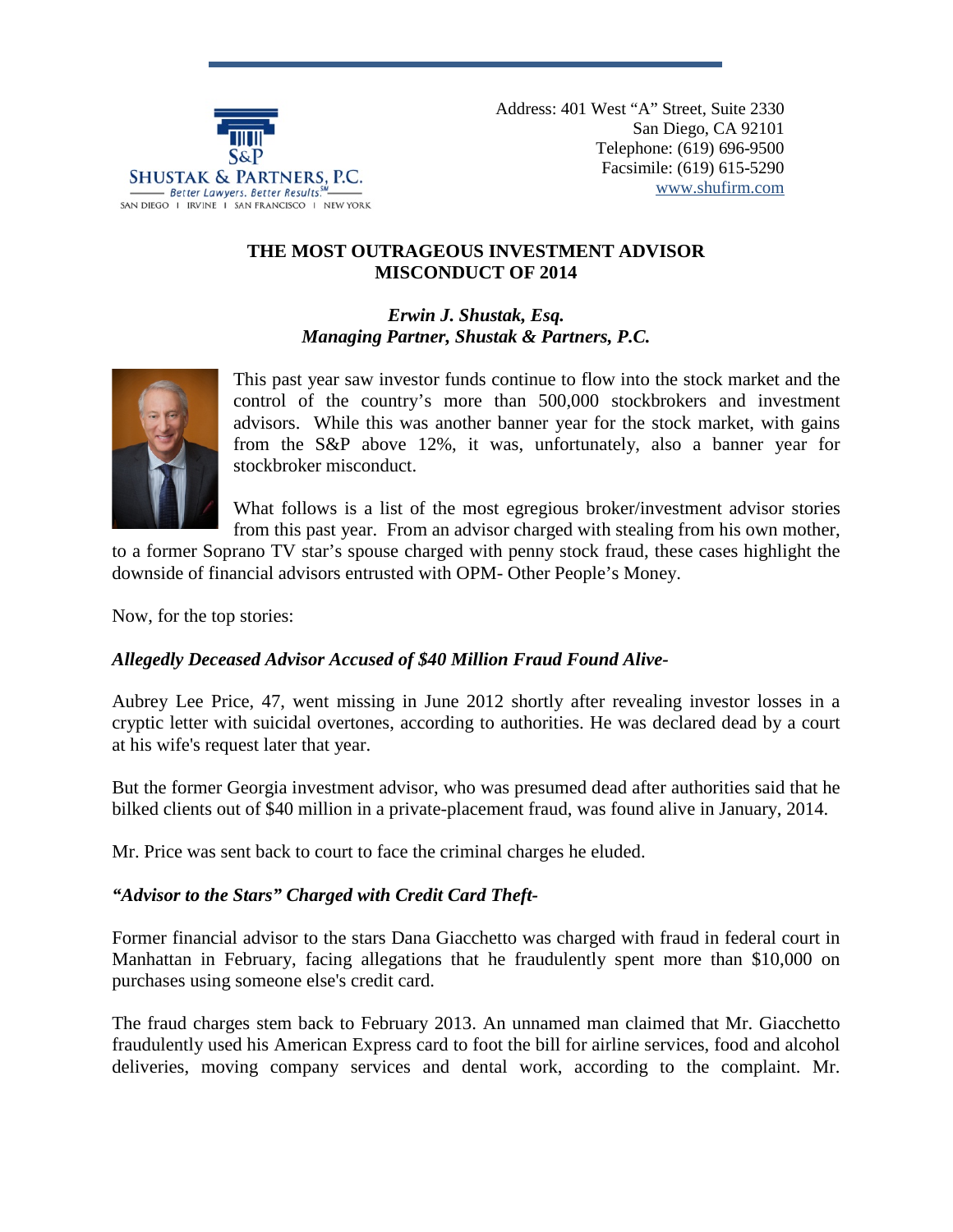Giacchetto, before being disgraced and charged with fraud, previously managed money for celebrities including Leonardo DiCaprio and Cameron Diaz.

Altogether, the fraudulent credit card charges add up to \$10,405.58, according to the complaint. Mr. Giacchetto's lawyer said his client was innocent (no surprise there).

#### *Former Merrill Broker Charged with running an 18-year Ponzi Scheme-*

A former Merrill Lynch broker was back in the hot seat this past March after being indicted for orchestrating and operating an 18-year Ponzi scheme.

Former Merrill advisor Jane O'Brien, currently serving a 33-month sentence for securities fraud, faced additional charges for wire fraud, mail fraud and investment advisor fraud related to \$1.3 million in misappropriated client funds, according to the U.S. Attorney's Office for the District of Massachusetts.

From June 1995 to April 2013, Ms. O'Brien, 61, convinced several clients to take money from their bank and brokerage accounts and give it to her for "private-placement investments", according to the indictment. Instead of investing that money, however, she allegedly used it for personal expenses and to pay back other investors, the typical "salt the mine" technique used in Ponzi schemes.

In one case, Ms. O'Brien allegedly persuaded a client to invest in the Hollywood movie "Crooked Arrows." Ms. O'Brien promised the client a 25% return, but the money instead went to pay for O'Brien's personal expenses and to make payments to other clients, according to the indictment.

#### *Brokers Charged with Bilking Terminally Ill Patients-*

The SEC filed charges against a group of brokers in March for operating an \$80 million scheme where wealthy investors used variable annuities with death benefits to wager on the lives of the terminally ill.

The complaint targeted brokers Michael A. Horowitz of Los Angeles and Moshe Marc Cohen of Brooklyn, N.Y. The SEC hit both with a cease-and-desist order and allegations of fraud.

The plan — which involved the sale of more than \$80 million in variable annuities — ran its course from July 2007 to February 2008. Mr. Horowitz was allegedly the "architect" of a scheme to profit from the death of terminally ill hospice and nursing home patients, according to the SEC's complaint.

Mr. Horowitz allegedly obtained the personal health and identification data of the dying patients through fraud, listing them as annuitants on variable annuity contracts that he then marketed to wealthy clients, according to the SEC's complaint. He allegedly recruited Mr. Cohen to help facilitate the sale of these "stranger-owned annuities." Under false pretenses, both men allegedly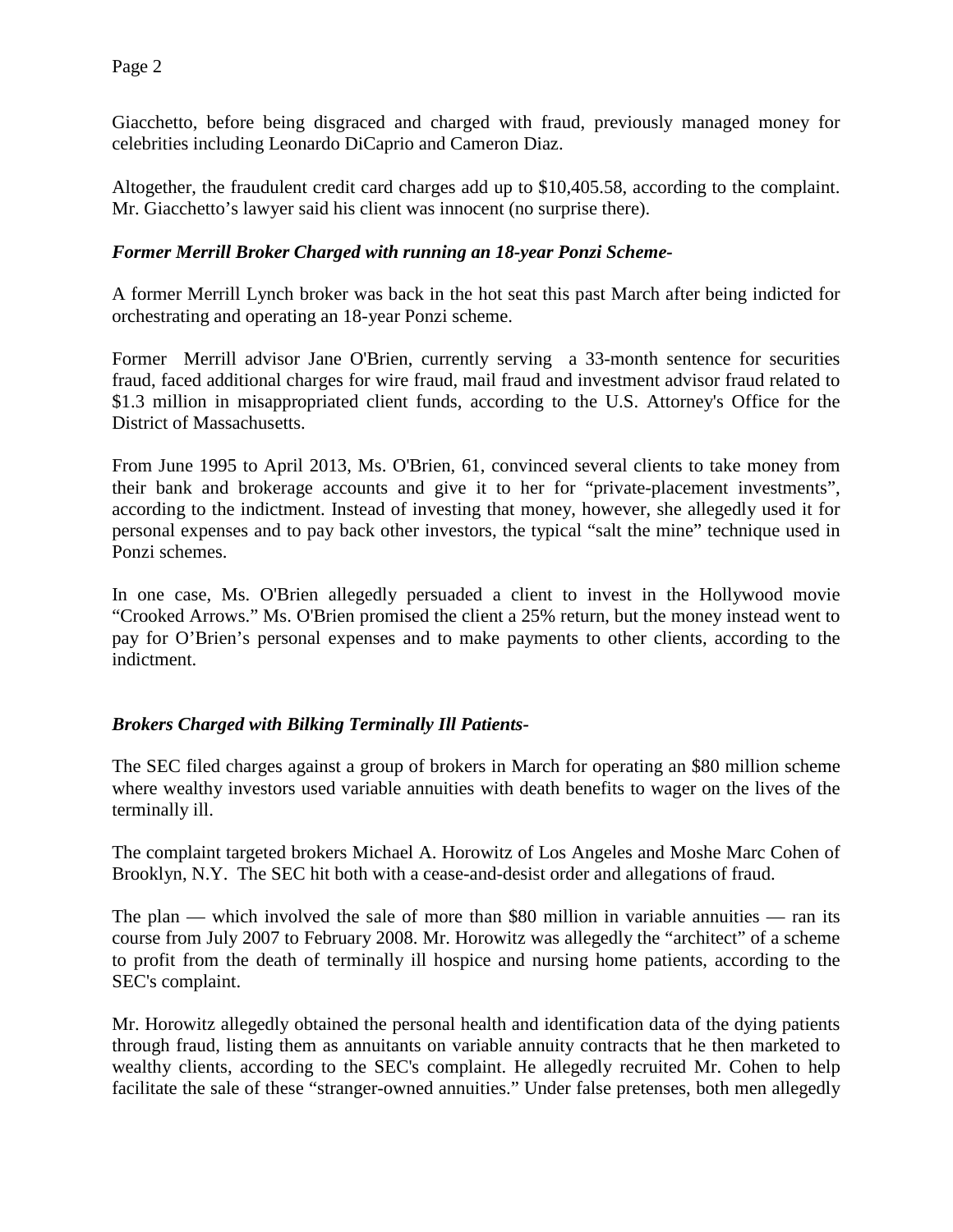received their broker-dealers' approval to sell the annuities. The brokers reaped a windfall in commissions from their sale, the SEC claimed, with Mr. Horowitz obtaining more than \$300,000 and Mr. Cohen snagging more than \$700,000.

# *Chicago Investment Advisor Takes over \$11 Million From Clients and Spends the Money for Personal Expenses Including Funding His Wife's Baby Boutique-*

The SEC alleged in a lawsuit filed in U.S. District Court for Northern Illinois that the advisor, Neal Goyal, and his firms, including Caldera Advisors LLC and Blue Horizon Asset Management LLC, operated a Ponzi scheme, making payments to early investors with money from new investors. The SEC charged Goyal with fraud, deception and manipulative practices.

Instead of investing the money, Mr. Goyal allegedly funded his business; bought two homes, including one for \$1.4 million; leased luxury cars; purchased expensive artwork, jewelry and vacations, and made investments in start-up companies, including his wife Marti's Urba Baby clothing boutique, which operated two retail locations.

# *Broker-Dealer and Its Founder Scam Pro Athletes-*

FINRA barred a broker-dealer and its founder in June for allegedly defrauding a number of current and former NFL and NBA players out of nearly \$14 million as part of a Ponzi scheme.

FINRA (The Financial Industry Regulatory Authority Inc.) expelled Success Trade Securities, an online brokerage, and its founder, Fuad Ahmed, for raising money for the BD's parent company, Success Trade Inc., by issuing purportedly fake promissory notes.

According to the FINRA complaint, the notes typically had a 12.5% interest rate and a term of 36 months. Because of the financial condition of the parent company, there was little chance the notes ever would be paid, according to FINRA. Instead, the funds purportedly were used to pay Mr. Ahmed's personal expenses, including the lease on a Range Rover and balances on personal credit cards and clothes.

The 59 people who invested with Mr. Ahmed were mostly "unsophisticated investors," primarily recent college graduates starting a career as professional athletes, according to FINRA.

A report from Yahoo Sports last year noted that clients who bought Success Trades' notes included Detroit Pistons guard Brandon Knight, Cleveland Browns cornerback Joe Haden, San Francisco 49ers tight end Vernon Davis, former Washington Redskins running back Clinton Portis and Chicago Bears defensive end Adewale Ogunleye.

# *Former Rep Buys Groceries With Stolen Client Funds-*

A former representative for an independent broker-dealer was indicted in Massachusetts in June on charges she orchestrated a \$2.5 million investment fraud that promised clients high yields if they put their money in exclusive "investment clubs."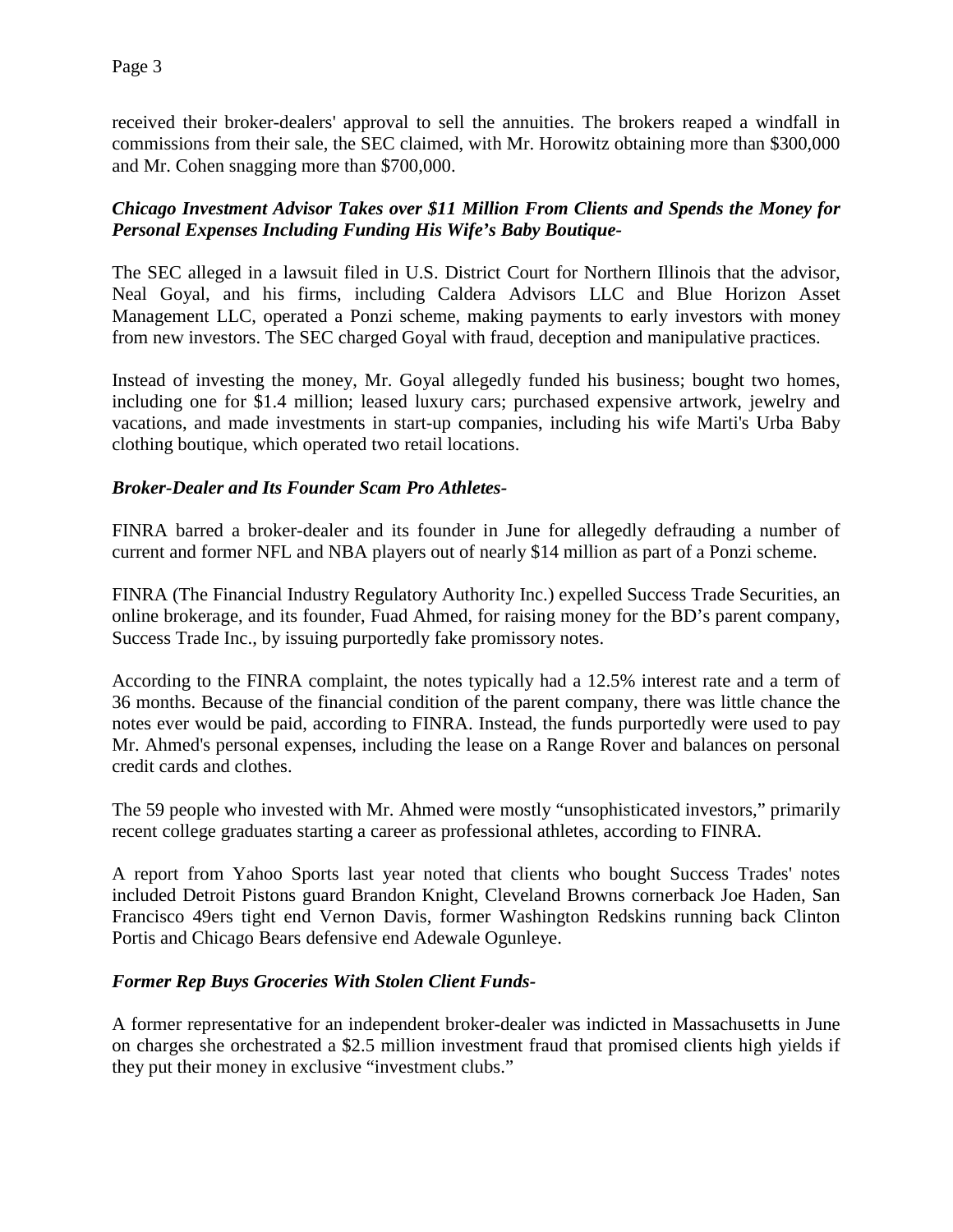Patricia S. Miller, 67, was charged with five counts of wire fraud in U.S. District Court for the Eastern District of Massachusetts in Boston. Ms. Miller was fired in May by Investors Capital Corp., an independent broker-dealer based in Lynnfield, Mass.

Ms. Miller's alleged fraud started in 2002 and continued until May, 2014 according to the indictment. As reported on Ms. Miller's BrokerCheck report, Investors Capital fired her due to an allegation of "misappropriation of funds, borrowing money from customers, fraudulent investment activity, and creating false documents."

According to the indictment, instead of investing the money, Ms. Miller allegedly misappropriated client funds, using them to gamble and write checks to herself. She also allegedly used client money to buy groceries, pay utility bills and make loan payments, according to the indictment.

#### *Advisor Spends Client Money on Luxury Vacation Home and Vintage Auto-*

An investment advisor in Seattle fraudulently misused more than \$8 million of client assets to make loans to himself, buy a luxury vacation home and refinance a vintage automobile, according to the Securities and Exchange Commission.

The SEC's investigation found that Dennis H. Daugs Jr. and his firm, Lakeside Capital Management, borrowed \$3.1 million from a client without obtaining her consent. Mr. Daugs also improperly directed an investment fund managed by the firm to make more than \$4.5 million in loans and investments to facilitate personal real estate deals as well as fend off claims from unhappy Lakeside Capital clients, according to the SEC. Mr. Daugs diverted more than \$500,000 from the fund to pay a settlement with the disgruntled clients.

Lakeside Capital and Mr. Daugs, who eventually paid back the diverted funds and personal loans, agreed to settle the SEC's charges and pay more than \$340,000 in disgorgement and interest to the client and investment funds. He and his firm also agreed to pay a \$250,000 penalty. Mr. Daugs will be barred from the securities industry for at least five years.

# *Ex-Husband of "Sopranos" Star Busted for Penny Stock Fraud-*

Abraxas "AJ" Discala, the CEO of OmniView Capital Advisors was arrested in July — along with two registered reps with independent broker-dealers and four other individuals — on securities fraud charges in connection with market manipulation of penny stocks, according to the U.S. Attorney's office.

Mr. Discala was married in 2003 to Sopranos actress Jamie-Lynn Sigler. Ms. Sigler, who was not charged in connection with the bust, played Meadow Soprano, Tony Soprano's bright, Columbia educated daughter. The couple separated two years later and then divorced.

The brokers included Craig L. Josephberg, 41, who was registered with Meyers Associates at the time, and Matthew A. Bell, 47, who was most recently affiliated for two months in 2013 with Securities America Inc.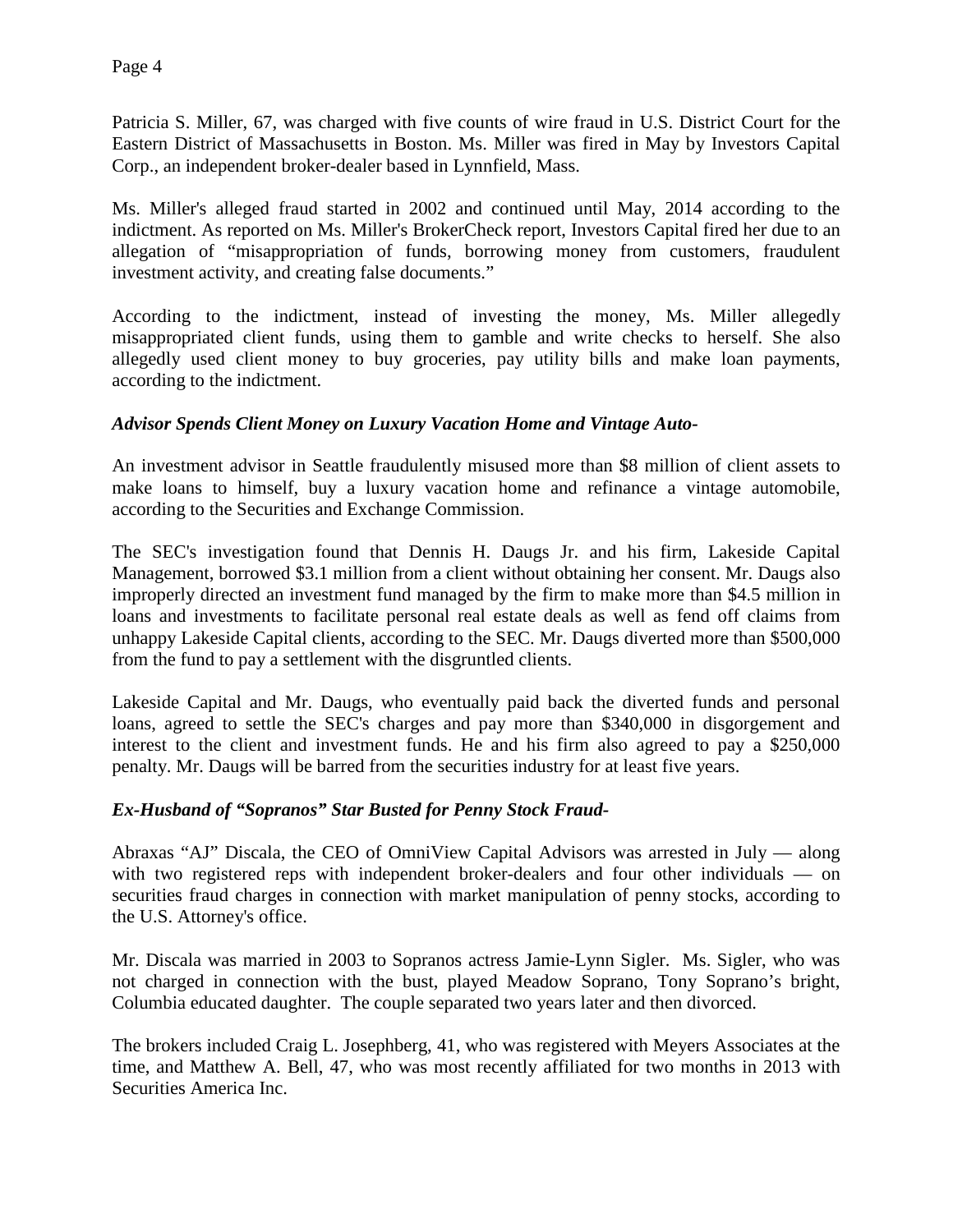The defendants, along with others, allegedly agreed to defraud investors and potential investors in four publicly traded companies: CodeSmart Holdings Inc., Cubed Inc., StarStream Entertainment Inc. and The Staffing Group Ltd., according to the indictment. They used false and misleading press releases and filing with the SEC to artificially control the price and volume of shares in those companies, in what is known as a "pump and dump" stock scheme.

The defendants also allegedly concealed their ownership interest, engineered price movements and trading volume in the stocks and made unauthorized purchases of stock in accounts of unwitting clients.

# *Former Broker Charged with Stealing From Blind Couple-*

The Securities and Exchange Commission charged a former UBS Wealth Management Americas broker with allegedly defrauding several elderly clients, including a blind couple, as part of a five-year Ponzi scheme.

The SEC claimed Donna Tucker misappropriated more than \$730,000 from her clients from January 2008 until April 2013, while she was at UBS. She used the money to pay for vacations, three cars, clothing and a country club membership, according to the SEC's complaint, while misleading clients about the status of their funds, the SEC said.

"[Ms.] Tucker engaged in unauthorized trading and other financial transactions, made misrepresentations to such customers about their investment accounts, and forged brokerage banking and other documents," the SEC's complaint said.

In the case of one blind couple, Ms. Tucker allegedly concealed the theft of nearly \$350,000 by convincing them to conduct their banking online and receive electronic statements, according to the SEC.

"[Ms.] Tucker knew that they could neither access nor receive their statements," the SEC said.

# *Man Pleads Guilty to Eating Insider Trading Tips-*

A New York man admitted he served as a go-between for five years by illegally passing inside corporate information to a Morgan Stanley broker on notes at Grand Central Terminal and then chewing and swallowing the evidence, Bloomberg reported in September.

Frank Tamayo, 41, pleaded guilty in federal court in Trenton, N.J., to taking part in a five-year scheme that made \$5.6 million in profit. The broker, Vladimir Eydelman, 42, and Steven Metro, a law firm clerk accused of passing inside information, were charged in March and fired by their firms.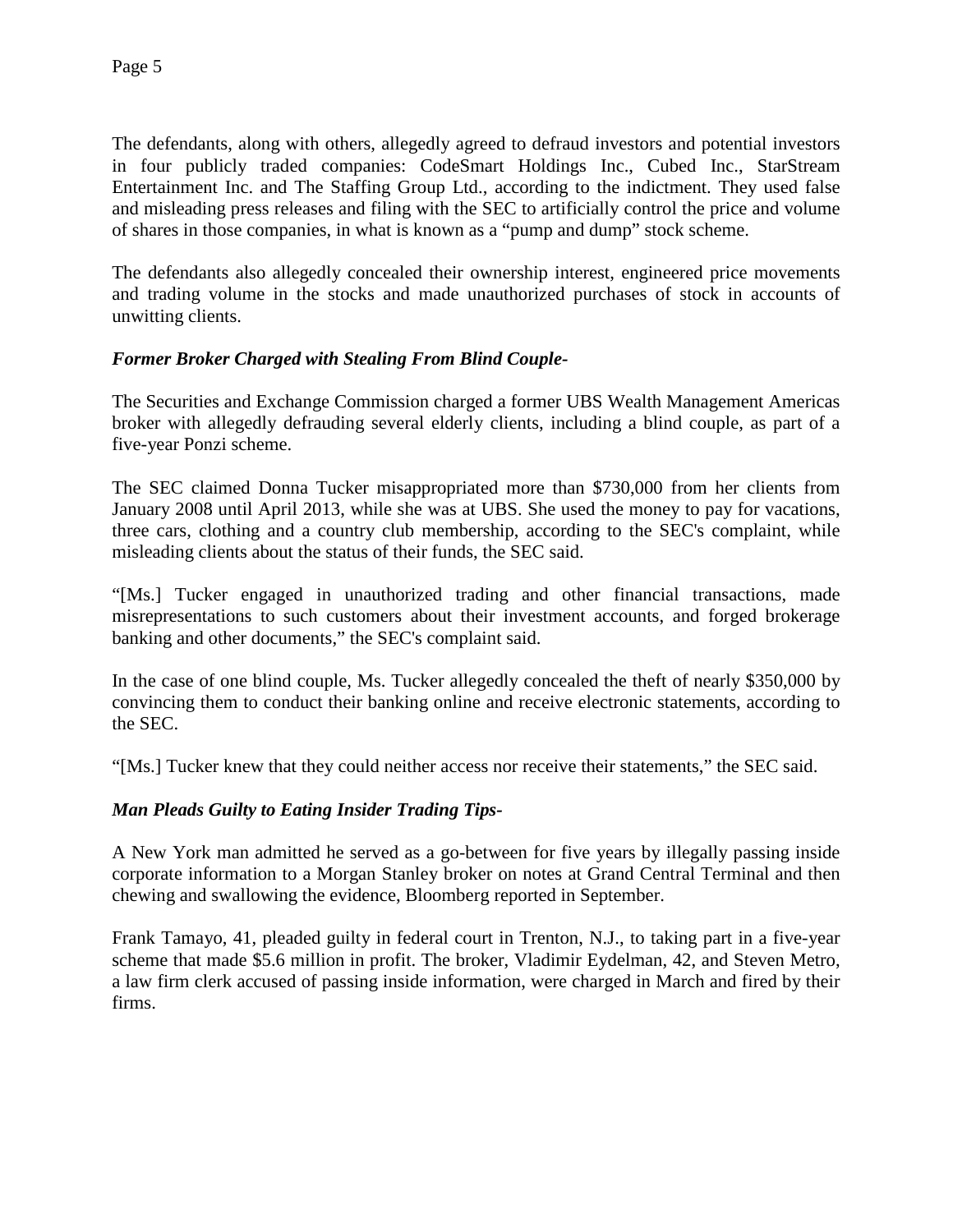# *Advisor Steals Client Funds to Pay For Gambling Debts-*

A former financial advisor with Ameriprise Financial Services Inc. was sentenced in October to three and a half years in prison and ordered to repay more than \$3 million he allegedly stole from investors and used for personal expenses, including paying off his gambling debts, according to the U.S. Attorney's Office for the Northern District of Illinois.

From 1996 to late 2007, Oscar Donald Overbey Jr., 47, allegedly stole more than \$4 million of client money instead of investing it as promised, according to court documents.

In one instance, he convinced two university workers and their daughters to invest \$150,000 in a government-backed investment that supposedly provided 10% returns. The victims refinanced their home to make the investment, but Mr. Overbey used the money instead to pay for personal expenses and to make "10 Ponzi-type payments to other victims," the U.S. Attorney's Office said.

Mr. Overbey was indicted in July 2012 and pleaded guilty to felony charges of wire fraud in February, according to court documents.

During sentencing, a doctor expressed the opinion that Mr. Overbey is a pathological gambler. During one year, federal authorities accused Mr. Overbey of being in a casino for 323 days.

# *Advisor Steals \$1 Million in Office Supplies from Schwab-*

Between February and August of last year, Jeffrey Brian Grove, who was a financial consultant in Charles Schwab & Co.'s Melbourne, Fla., branch, used the firm's order system to purchase supplies and equipment, and then sold the items to "different individuals," according to FINRA's disciplinary database.

FINRA permanently barred Mr. Grove after he allegedly stole a total of about \$1 million in office equipment.

# *Advisor Swindles His Own Mother in Ponzi Scheme-*

Former financial advisor Jason Muskey was charged in a federal lawsuit with allegedly cheating five individuals- *including his own mother-* out of almost \$400,000, the Scranton Times-Tribune reported in November.

The funds Mr. Muskey allegedly stole included \$25,000 his mother received through a life insurance policy when his father died in 2006. Mr. Muskey allegedly covered up his crime by sending false quarterly financial statements to his clients.